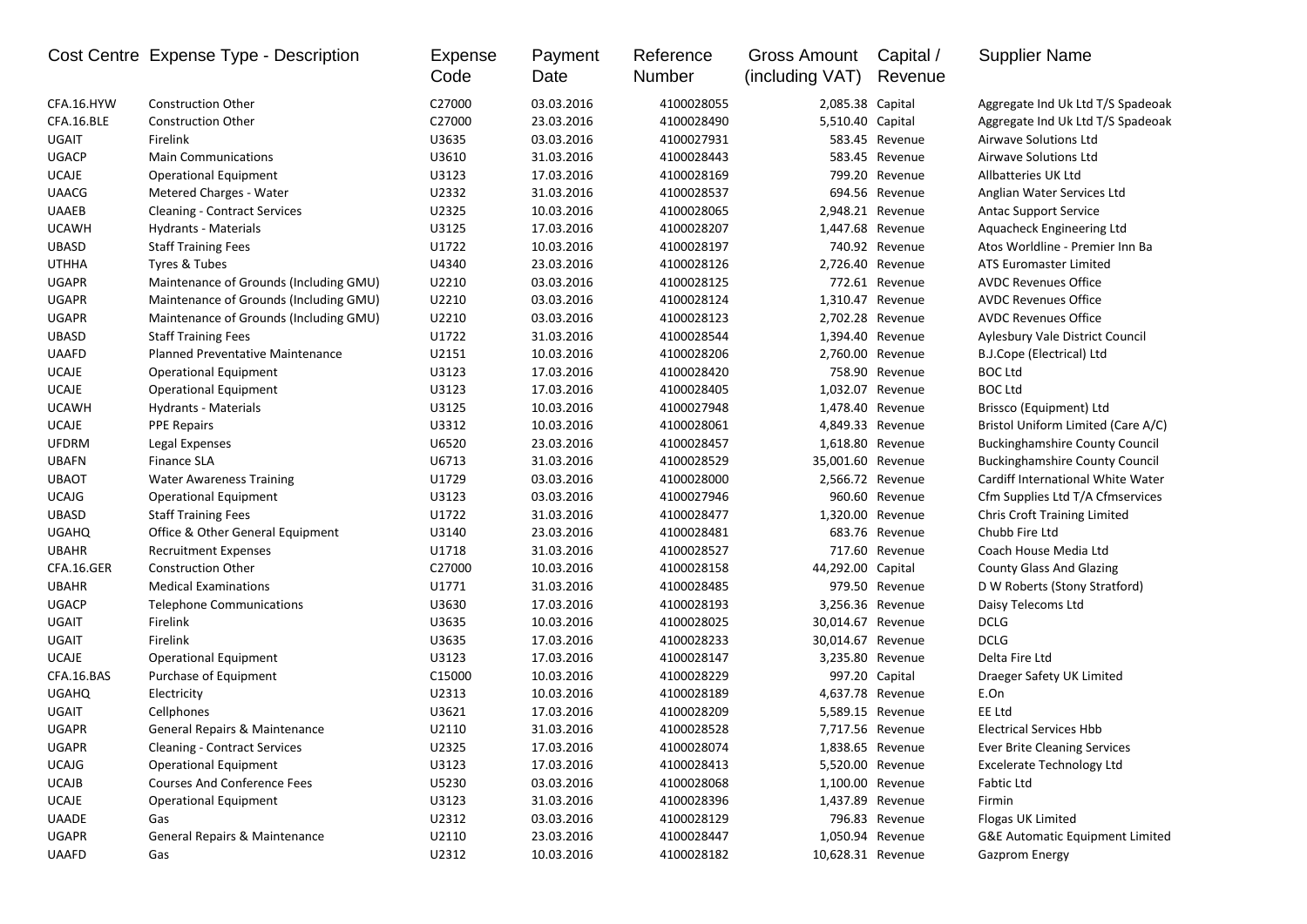|              | Cost Centre Expense Type - Description   | Expense<br>Code | Payment<br>Date | Reference<br>Number | Gross Amount<br>(including VAT) | Capital /<br>Revenue | <b>Supplier Name</b>                  |
|--------------|------------------------------------------|-----------------|-----------------|---------------------|---------------------------------|----------------------|---------------------------------------|
| <b>UCAJE</b> | Operational Equipment                    | U3123           | 10.03.2016      | 4100028198          |                                 | 2,919.41 Revenue     | <b>Giffard Newton</b>                 |
| <b>UBASD</b> | <b>Staff Training Fees</b>               | U1722           | 10.03.2016      | 4100028031          |                                 | 630.00 Revenue       | Global Knowledge Network Training L   |
| <b>UBASD</b> | <b>Staff Training Fees</b>               | U1722           | 10.03.2016      | 4100028191          |                                 | 630.00 Revenue       | Global Knowledge Network Training L   |
| <b>UBASD</b> | <b>Staff Training Fees</b>               | U1722           | 10.03.2016      | 4100028192          |                                 | 630.00 Revenue       | Global Knowledge Network Training L   |
| <b>UCAJB</b> | <b>Community Safety Charges</b>          | U6210           | 23.03.2016      | 4100028506          |                                 | 9,804.00 Revenue     | Global Radio Services Ltd             |
| <b>UTHHA</b> | Spares for Red Fleet                     | U4372           | 17.03.2016      | 4100028134          |                                 | 546.08 Revenue       | Godiva Ltd                            |
| <b>UCASR</b> | Protective Clothing                      | U3311           | 17.03.2016      | 4100028385          |                                 | 1,456.56 Revenue     | Goliath Footwear Ltd                  |
| <b>UCAWH</b> | Hydrants - Materials                     | U3125           | 17.03.2016      | 4100028176          |                                 | 7,344.00 Revenue     | Gravitas International                |
| <b>UAACB</b> | Trade Refuse Disposal, Cesspools & Pests | U2324           | 10.03.2016      | 4100028214          |                                 | 1,041.42 Revenue     | Grundon Waste Management Ltd          |
| <b>UAACB</b> | Legionella                               | U2114           | 10.03.2016      | 4100028023          |                                 | 2,115.00 Revenue     | H2O Environmental Services Ltd        |
| <b>UGAPR</b> | Legionella                               | U2114           | 23.03.2016      | 4100028404          | 2,592.00                        | Revenue              | <b>H2O Environmental Services Ltd</b> |
| <b>UBAHR</b> | <b>Recruitment Expenses</b>              | U1718           | 17.03.2016      | 4100028392          | 4,006.80                        | Revenue              | Hays Specialist Recruitment Ltd       |
| <b>UBASD</b> | <b>Course Catering Costs</b>             | U3270           | 23.03.2016      | 4100028415          |                                 | 1,151.55 Revenue     | Holiday Inn Aylesbury                 |
| CFA.16.WIN   | <b>Construction Other</b>                | C27000          | 23.03.2016      | 4100028161          | 2,148.00 Capital                |                      | Home Select                           |
| <b>UGAAS</b> | <b>Property Management Consultant</b>    | U3539           | 17.03.2016      | 4100028215          |                                 | 999.60 Revenue       | Hub Professional Services Ltd         |
| <b>UBAHR</b> | <b>Fixtures and Fittings</b>             | U2420           | 23.03.2016      | 4100028072          |                                 | 4,067.40 Revenue     | Impact Sign Solutions Ltd             |
| <b>UBACI</b> | <b>Other Expenses</b>                    | U6710           | 31.03.2016      | 4100028459          |                                 | 1,658.40 Revenue     | Inphase Limited                       |
| <b>UGAPR</b> | General Repairs & Maintenance            | U2110           | 31.03.2016      | 4100028520          |                                 | 687.60 Revenue       | <b>Instant Doors</b>                  |
| <b>UGAPR</b> | Planned Preventative Maintenance         | U2151           | 31.03.2016      | 4100028438          |                                 | 783.00 Revenue       | <b>Instant Doors</b>                  |
| <b>UGAPR</b> | General Repairs & Maintenance            | U2110           | 31.03.2016      | 4100028519          |                                 | 883.20 Revenue       | <b>Instant Doors</b>                  |
| <b>UGAPR</b> | General Repairs & Maintenance            | U2110           | 31.03.2016      | 4100028451          |                                 | 1,758.00 Revenue     | <b>Instant Doors</b>                  |
| <b>UCAJE</b> | <b>Operational Equipment</b>             | U3123           | 23.03.2016      | 4100028393          |                                 | 2,045.40 Revenue     | K.T.C Fire Workshops                  |
| <b>UCAJE</b> | <b>Operational Equipment</b>             | U3123           | 23.03.2016      | 4100028184          |                                 | 2,340.00 Revenue     | K.T.C Fire Workshops                  |
| <b>UCAJE</b> | <b>Operational Equipment</b>             | U3123           | 23.03.2016      | 4100028185          |                                 | 4,260.00 Revenue     | K.T.C Fire Workshops                  |
| <b>UCAJE</b> | <b>Operational Equipment</b>             | U3123           | 17.03.2016      | 4100028179          |                                 | 4,860.00 Revenue     | K.T.C Fire Workshops                  |
| <b>UFAHQ</b> | <b>Other Expenses</b>                    | U6710           | 31.03.2016      | 4100028460          |                                 | 1,000.00 Revenue     | Karenanne Knight Illustration         |
| <b>UFAHQ</b> | <b>Other Expenses</b>                    | U6710           | 03.03.2016      | 4100027983          |                                 | 1,210.30 Revenue     | Karenanne Knight Illustration         |
| CFA.16.ICT   | Purchase of Equipment                    | C15000          | 03.03.2016      | 4100028045          | 11,183.94 Capital               |                      | Kingsfield Computer Products Ltd      |
| <b>UCAWH</b> | Hydrants - Materials                     | U3125           | 17.03.2016      | 4100028164          |                                 | 602.52 Revenue       | Kluber Lubrication Gb Ltd             |
| <b>UCAWH</b> | Hydrants - Materials                     | U3125           | 03.03.2016      | 4100027901          |                                 | 766.08 Revenue       | Kluber Lubrication Gb Ltd             |
| <b>UGACP</b> | <b>Printing Stationery</b>               | U5110           | 17.03.2016      | 4100028220          |                                 | 1,055.81 Revenue     | Konica Minolta                        |
| <b>UGACP</b> | <b>Printing Stationery</b>               | U5110           | 10.03.2016      | 4100028105          |                                 | 4,183.36 Revenue     | Konica Minolta                        |
| <b>UGACP</b> | <b>Computer Maintenance</b>              | U3815           | 03.03.2016      | 4100027936          |                                 | 5,808.00 Revenue     | Koris Ltd                             |
| UGAFL        | Car Leasing                              | U4219           | 17.03.2016      | 4100028429          |                                 | 1,135.92 Revenue     | Lex Autolease Ltd                     |
| UGAFL        | Car Leasing                              | U4219           | 23.03.2016      | 4100028483          | 2,950.27                        | Revenue              | Lex Autolease Ltd                     |
| UGAFL        | Car Leasing                              | U4219           | 10.03.2016      | 4100028262          |                                 | 3,960.57 Revenue     | Lex Autolease Ltd                     |
| UGAFL        | Car Leasing                              | U4219           | 03.03.2016      | 4100028146          |                                 | 4,306.46 Revenue     | Lex Autolease Ltd                     |
| UGAFL        | Car Leasing                              | U4219           | 17.03.2016      | 4100028430          |                                 | 4,454.93 Revenue     | Lex Autolease Ltd                     |
| UCAJA        | General Postage                          | U5130           | 17.03.2016      | 4100028406          |                                 | 1,467.00 Revenue     | Lyreco UK Limited                     |
| <b>UGAHQ</b> | Furniture                                | U2410           | 31.03.2016      | 4100028433          |                                 | 1,200.00 Revenue     | <b>Manton Office Solutions</b>        |
| <b>UBACC</b> | <b>Printing Stationery</b>               | U5110           | 17.03.2016      | 4100028419          |                                 | 3,762.00 Revenue     | Meltwater (UK) Limited                |
| CFA.16.ICT   | Purchase of Equipment                    | C15000          | 17.03.2016      | 4100028089          | 12,141.37 Capital               |                      | Misco                                 |
| CFA.16.MKP   | <b>Preliminary Design Fees</b>           | C43200          | 17.03.2016      | 4100028421          | 108,055.30 Capital              |                      | Montagu Evans Llp                     |
|              |                                          |                 |                 |                     |                                 |                      |                                       |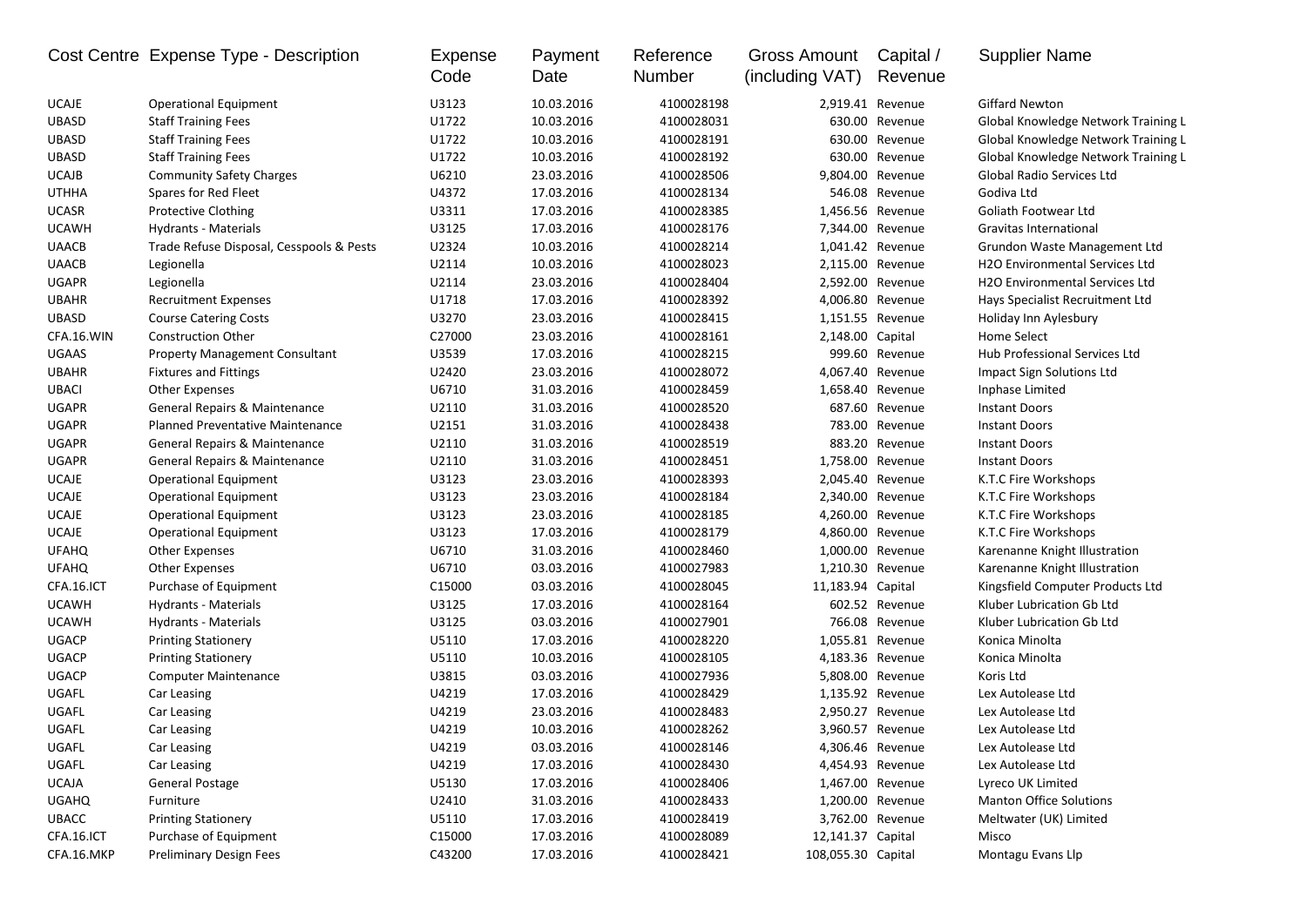|              | Cost Centre Expense Type - Description    | <b>Expense</b><br>Code | Payment<br>Date | Reference<br>Number | <b>Gross Amount</b><br>(including VAT) | Capital /<br>Revenue | <b>Supplier Name</b>                 |
|--------------|-------------------------------------------|------------------------|-----------------|---------------------|----------------------------------------|----------------------|--------------------------------------|
| <b>UCAJE</b> | <b>Operational Equipment</b>              | U3123                  | 03.03.2016      | 4100027884          |                                        | 1,316.86 Revenue     | MSA (Britain) Ltd                    |
| <b>UCAJE</b> | <b>Operational Equipment</b>              | U3123                  | 03.03.2016      | 4100027843          |                                        | 2,639.95 Revenue     | MSA (Britain) Ltd                    |
| <b>UCAJE</b> | <b>Operational Equipment</b>              | U3123                  | 17.03.2016      | 4100028224          |                                        | 3,855.91 Revenue     | <b>MWUK T/A Dimensions</b>           |
| <b>UCAJB</b> | <b>Community Safety Charges</b>           | U6210                  | 10.03.2016      | 3300057914          |                                        | 1,200.00 Revenue     | One Time Vendor Payments             |
| <b>UCAJG</b> | <b>Courses And Conference Fees</b>        | U5230                  | 03.03.2016      | 3300057892          |                                        | 5,940.00 Revenue     | One Time Vendor Payments             |
| <b>UBADR</b> | <b>Driver Training</b>                    | U1730                  | 31.03.2016      | 4100028508          |                                        | 1,029.00 Revenue     | Oxfordshire County Council           |
| <b>UGAFF</b> | Diesel Oil - Gas Oil                      | U4320                  | 23.03.2016      | 4100028472          |                                        | 1,872.41 Revenue     | Pace Fuelcare Ltd                    |
| <b>UGAFF</b> | Diesel Oil - Gas Oil                      | U4320                  | 17.03.2016      | 4100028426          |                                        | 2,166.91 Revenue     | Pace Fuelcare Ltd                    |
| UGAFF        | Diesel Oil - Gas Oil                      | U4320                  | 23.03.2016      | 4100028470          |                                        | 2,406.82 Revenue     | Pace Fuelcare Ltd                    |
| UGAFF        | Diesel Oil - Gas Oil                      | U4320                  | 23.03.2016      | 4100028471          |                                        | 2,523.14 Revenue     | Pace Fuelcare Ltd                    |
| <b>UGAFF</b> | Diesel Oil - Gas Oil                      | U4320                  | 23.03.2016      | 4100028468          |                                        | 2,607.38 Revenue     | Pace Fuelcare Ltd                    |
| <b>UGAFF</b> | Diesel Oil - Gas Oil                      | U4320                  | 23.03.2016      | 4100028469          |                                        | 2,707.67 Revenue     | Pace Fuelcare Ltd                    |
| <b>UCAJE</b> | <b>Operational Equipment</b>              | U3123                  | 17.03.2016      | 4100028071          |                                        | 2,700.55 Revenue     | Packexe Limited                      |
| <b>UGAPR</b> | <b>General Repairs &amp; Maintenance</b>  | U2110                  | 17.03.2016      | 4100028403          |                                        | 1,350.96 Revenue     | Pagnell Property Maintenance Ltd     |
| CFA.16.GER   | <b>Construction Other</b>                 | C27000                 | 31.03.2016      | 4100028493          | 12,000.00 Capital                      |                      | Pagnell Property Maintenance Ltd     |
| CFA.16.GER   | <b>Construction Other</b>                 | C27000                 | 10.03.2016      | 4100028194          | 12,897.12 Capital                      |                      | Pagnell Property Maintenance Ltd     |
| <b>UBAHR</b> | <b>Occupational Health Nurse Sessions</b> | U1770                  | 17.03.2016      | 4100028228          |                                        | 579.60 Revenue       | People Asset Management Ltd          |
| <b>UBAHR</b> | Occupational Health Nurse Sessions        | U1770                  | 17.03.2016      | 4100028227          |                                        | 800.00 Revenue       | People Asset Management Ltd          |
| <b>UBAHR</b> | Occupational Health Nurse Sessions        | U1770                  | 17.03.2016      | 4100028226          |                                        | 7.947.00 Revenue     | People Asset Management Ltd          |
| <b>UTHHA</b> | Spares for Red Fleet                      | U4372                  | 10.03.2016      | 4100028127          |                                        | 710.43 Revenue       | Peter Bassett Ltd                    |
| CFA.16.CTV   | Purchase of Equipment                     | C15000                 | 03.03.2016      | 4100027970          | 5,634.00 Capital                       |                      | Premier Hazard Ltd                   |
| UTHHA        | Vehicle Installation                      | U3640                  | 10.03.2016      | 4100028132          |                                        | 1,222.92 Revenue     | Quartix                              |
| UTHHA        | Vehicle Installation                      | U3640                  | 10.03.2016      | 4100028133          |                                        | 9,030.00 Revenue     | Quartix                              |
| <b>UCASR</b> | <b>Operational Equipment</b>              | U3123                  | 03.03.2016      | 4100027947          |                                        | 2,716.50 Revenue     | Resquip Ltd                          |
| <b>UGAPR</b> | General Repairs & Maintenance             | U2110                  | 31.03.2016      | 4100028516          |                                        | 748.80 Revenue       | <b>Richard Cross General Builder</b> |
| <b>UGAHQ</b> | General Postage                           | U5130                  | 10.03.2016      | 4100028218          |                                        | 1,156.02 Revenue     | Royal Mail Group Ltd                 |
| CFA.16.OPE   | Purchase of Equipment                     | C15000                 | 03.03.2016      | 4100028128          |                                        | 897.54 Capital       | Safequip Ltd                         |
| <b>UGACP</b> | <b>Computer Software</b>                  | U3810                  | 23.03.2016      | 4100028242          |                                        | 584.44 Revenue       | Scania (Great Britain) Limited       |
| <b>UAAFD</b> | Electricity                               | U2313                  | 23.03.2016      | 4100028411          | 11,848.85 Revenue                      |                      | Scottish Hydro Elec (Was SSE)        |
| <b>UAAFD</b> | Electricity                               | U2313                  | 03.03.2016      | 4100027940          | 14,927.37 Revenue                      |                      | Scottish Hydro Elec (Was SSE)        |
| <b>UBAHR</b> | <b>Consultancy Fees</b>                   | U5513                  | 10.03.2016      | 4100028007          |                                        | 4,374.96 Revenue     | South East Employers                 |
| <b>UCAJE</b> | <b>Operational Equipment</b>              | U3123                  | 31.03.2016      | 4100028232          |                                        | 956.40 Revenue       | Southcombe Bros Ltd                  |
| <b>UCAJE</b> | <b>Operational Equipment</b>              | U3123                  | 17.03.2016      | 4100028076          |                                        | 1,633.02 Revenue     | Southcombe Bros Ltd                  |
| <b>UCAJB</b> | <b>Community Safety Charges</b>           | U6210                  | 31.03.2016      | 4100028510          |                                        | 4,776.00 Revenue     | Sprue Safety Products Ltd            |
| <b>UBASD</b> | <b>Staff Training Fees</b>                | U1722                  | 10.03.2016      | 4100028008          |                                        | 5,292.00 Revenue     | Strategic Management Development Lt  |
| CFA.16.OPE   | Purchase of Equipment                     | C15000                 | 23.03.2016      | 4100028474          | 4,830.52 Capital                       |                      | Supply + Limited                     |
| CFA.16.OPE   | Purchase of Equipment                     | C15000                 | 23.03.2016      | 4100028475          | 16,267.10 Capital                      |                      | Supply + Limited                     |
| <b>UGAHQ</b> | Planned Preventative Maintenance          | U2151                  | 31.03.2016      | 4100028524          |                                        | 2,421.79 Revenue     | <b>Tencer Limited</b>                |
| CFA.16.OPE   | Purchase of Equipment                     | C15000                 | 23.03.2016      | 4100028395          | 41,462.40 Capital                      |                      | Terberg Dts UK Ltd                   |
| <b>UCAJB</b> | Agency Services - Payments to Other LA    | U6020                  | 31.03.2016      | 4100028511          |                                        | 6,422.92 Revenue     | <b>Thames Valley Police</b>          |
| <b>UGAHQ</b> | <b>Cleaning Materials</b>                 | U2321                  | 03.03.2016      | 4100027984          |                                        | 517.00 Revenue       | The Consortium                       |
| UBASD        | <b>Staff Training Fees</b>                | U1722                  | 17.03.2016      | 4100028166          |                                        | 2,520.00 Revenue     | The Fire Service College Limited     |
| UBASD        | <b>Staff Training Fees</b>                | U1722                  | 10.03.2016      | 4100027938          |                                        | 6,750.00 Revenue     | The Fire Service College Limited     |